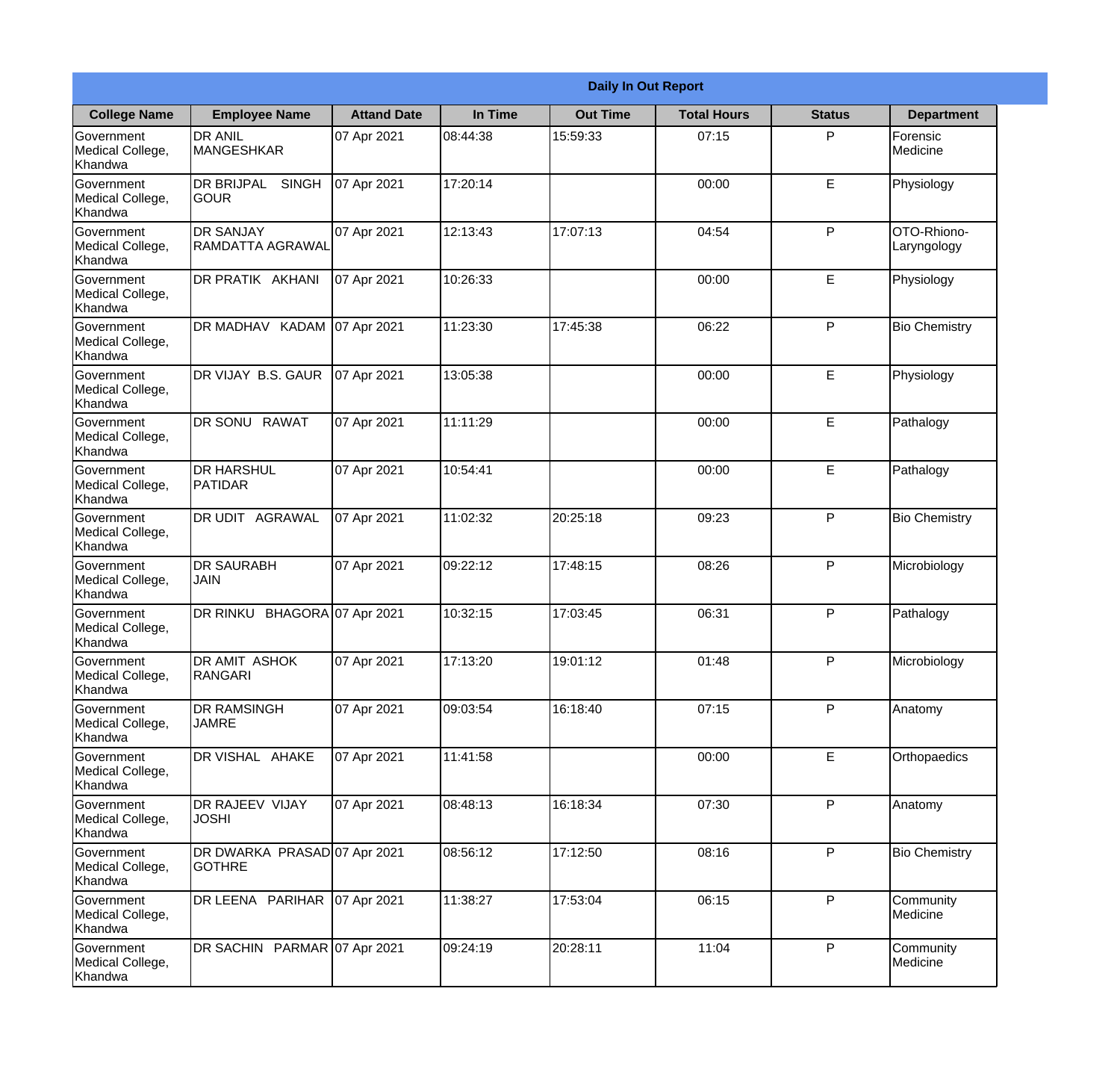| <b>Designation</b>                  | <b>Category</b> |
|-------------------------------------|-----------------|
| Assistant Professor   Para Clinical |                 |
| Demonstrator/Tutor   Non Clinical   |                 |
| Professor                           | Clinical        |
| <b>Assistant Professor</b>          | Non Clinical    |
| Assistant Professor   Non Clinical  |                 |
| Associate Professor Non Clinical    |                 |
| Demonstrator/Tutor   Para Clinical  |                 |
| Assistant Professor   Para Clinical |                 |
| Associate Professor Non Clinical    |                 |
| Associate Professor   Para Clinical |                 |
| <b>Assistant Professor</b>          | Para Clinical   |
| Professor                           | Para Clinical   |
| Demonstrator/Tutor   Non Clinical   |                 |
| Assistant Professor Clinical        |                 |
| Assistant Professor   Non Clinical  |                 |
| Demonstrator/Tutor   Non Clinical   |                 |
| <b>Assistant Professor</b>          | Para Clinical   |
| Assistant Professor   Para Clinical |                 |

## **Daily In Out Report**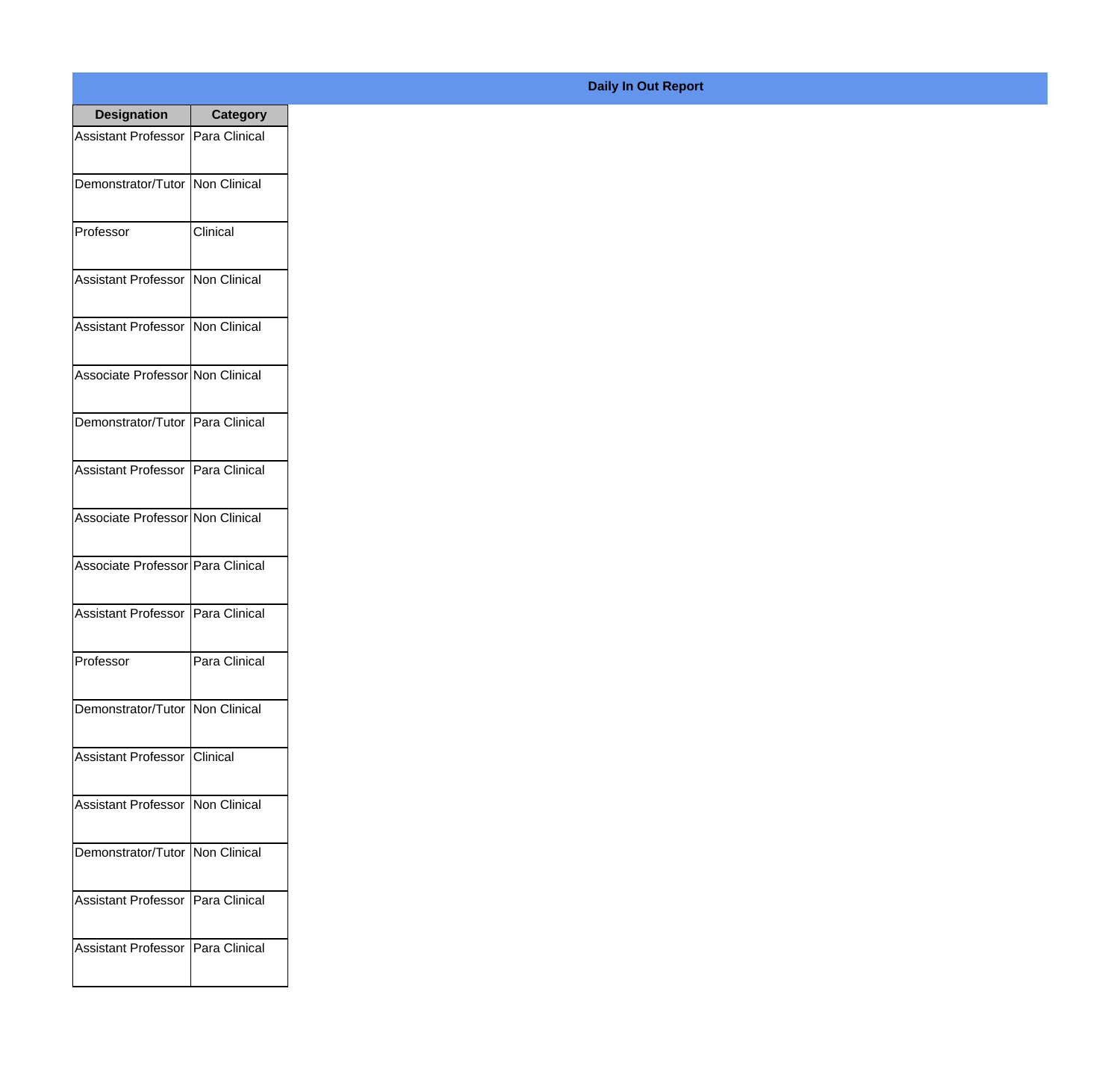|                                                  |                                                       |             |          |          | <b>Daily In Out Report</b> |              |                                           |
|--------------------------------------------------|-------------------------------------------------------|-------------|----------|----------|----------------------------|--------------|-------------------------------------------|
| Government<br>Medical College,<br>Khandwa        | DR PRAMILA VERMA 07 Apr 2021                          |             | 11:25:48 |          | 00:00                      | E            | Paediatrics                               |
| <b>Government</b><br>Medical College,<br>Khandwa | <b>DR DURGESH</b><br><b>SONARE</b>                    | 07 Apr 2021 | 10:31:06 |          | 00:00                      | E            | Dermatology, Ven<br>ereology &<br>Leprosy |
| <b>Government</b><br>Medical College,<br>Khandwa | DR MANOJ BALKE                                        | 07 Apr 2021 | 09:38:31 | 13:36:49 | 03:58                      | P            | Ophthalmology                             |
| <b>Government</b><br>Medical College,<br>Khandwa | <b>DR GARIMA</b><br><b>AGRAWAL VARSHNEY</b>           | 07 Apr 2021 | 10:59:18 |          | 00:00                      | E            | Paediatrics                               |
| Government<br>Medical College,<br>Khandwa        | <b>DR SIDDHARTH</b><br><b>BANODE</b>                  | 07 Apr 2021 | 09:16:38 | 15:59:13 | 06:43                      | P            | Pharmacology                              |
| <b>Government</b><br>Medical College,<br>Khandwa | DR PRIYA KAPOOR<br>KAPOOR                             | 07 Apr 2021 | 10:00:08 | 16:53:47 | 06:53                      | $\mathsf{P}$ | Pathalogy                                 |
| Government<br>Medical College,<br><b>Khandwa</b> | <b>DR SAPNA</b><br><b>MAHESHRAM</b>                   | 07 Apr 2021 | 11:06:18 | 17:23:21 | 06:17                      | P            | Community<br>Medicine                     |
| Government<br>Medical College,<br>Khandwa        | <b>DR SEEMA</b><br><b>SUDHAKARRAO</b><br><b>SUTAY</b> | 07 Apr 2021 | 11:22:30 |          | 00:00                      | E            | Forensic<br>Medicine                      |
| Government<br>Medical College,<br>Khandwa        | <b>DR RAKESH SINGH</b><br><b>HAZARI</b>               | 07 Apr 2021 | 16:30:10 |          | 00:00                      | E            | Pathalogy                                 |
| <b>Government</b><br>Medical College,<br>Khandwa | <b>DR NISHA</b><br><b>KAITHWAS</b>                    | 07 Apr 2021 | 10:18:36 | 13:24:06 | 03:06                      | $\mathsf{P}$ | Psychiatry                                |
| <b>Government</b><br>Medical College,<br>Khandwa | <b>DR ANANT</b><br><b>TUKARAM PAWAR</b>               | 07 Apr 2021 | 09:59:48 | 20:11:18 | 10:12                      | P            | Community<br>Medicine                     |
| Government<br>Medical College,<br>Khandwa        | DR SHAIKH M.KHALIQ 07 Apr 2021                        |             | 11:05:49 |          | 00:00                      | E            | <b>Bio Chemistry</b>                      |
| <b>Government</b><br>Medical College,<br>Khandwa | <b>DR RAJU</b>                                        | 07 Apr 2021 | 10:27:29 | 19:05:52 | 08:38                      | P            | Forensic<br>Medicine                      |
| Government<br>Medical College,<br>Khandwa        | <b>DR MAHENDRA</b><br><b>PANWAR</b>                   | 07 Apr 2021 | 09:51:15 |          | 00:00                      | E            | Orthopaedics                              |
| Government<br>Medical College,<br>Khandwa        | <b>DR HIMANSHU</b><br><b>MATHUR</b>                   | 07 Apr 2021 | 14:57:25 |          | 00:00                      | E            | <b>General Medicine</b>                   |
| Government<br>Medical College,<br>Khandwa        | <b>DR RANJEET</b><br><b>BADOLE</b>                    | 07 Apr 2021 | 14:57:31 |          | 00:00                      | E            | <b>General Medicine</b>                   |
| Government<br>Medical College,<br>Khandwa        | <b>DR ASHOK</b><br><b>BHAUSAHEB NAJAN</b>             | 07 Apr 2021 | 10:20:19 |          | 00:00                      | E            | Forensic<br>Medicine                      |
| Government<br>Medical College,<br>Khandwa        | DR PRIYESH<br><b>MARSKOLE</b>                         | 07 Apr 2021 | 10:29:33 | 17:10:56 | 06:41                      | P            | Community<br>Medicine                     |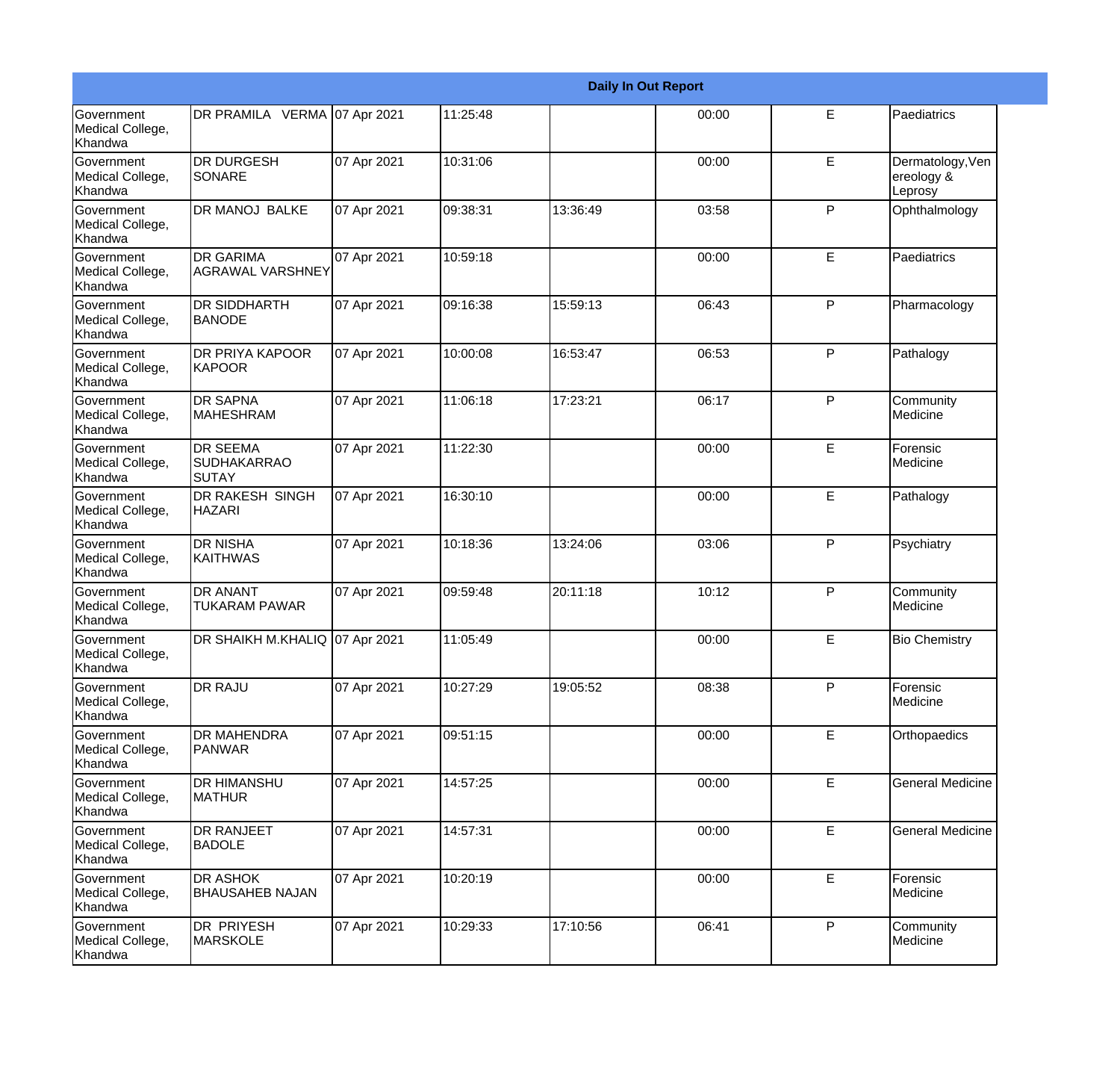| Professor                           | Clinical      |
|-------------------------------------|---------------|
| Assistant Professor Clinical        |               |
|                                     |               |
| Assistant Professor Clinical        |               |
| Associate Professor Clinical        |               |
|                                     |               |
| Associate Professor Para Clinical   |               |
| Demonstrator/Tutor Para Clinical    |               |
|                                     |               |
| Associate Professor Para Clinical   |               |
| Professor                           | Para Clinical |
|                                     |               |
| Professor                           | Para Clinical |
| Assistant Professor Clinical        |               |
|                                     |               |
| Professor                           | Para Clinical |
| Professor                           | Non Clinical  |
|                                     |               |
| Demonstrator/Tutor Para Clinical    |               |
| Assistant Professor Clinical        |               |
|                                     |               |
| Associate Professor Clinical        |               |
| Assistant Professor Clinical        |               |
|                                     |               |
| Associate Professor Para Clinical   |               |
| Associate Professor   Para Clinical |               |
|                                     |               |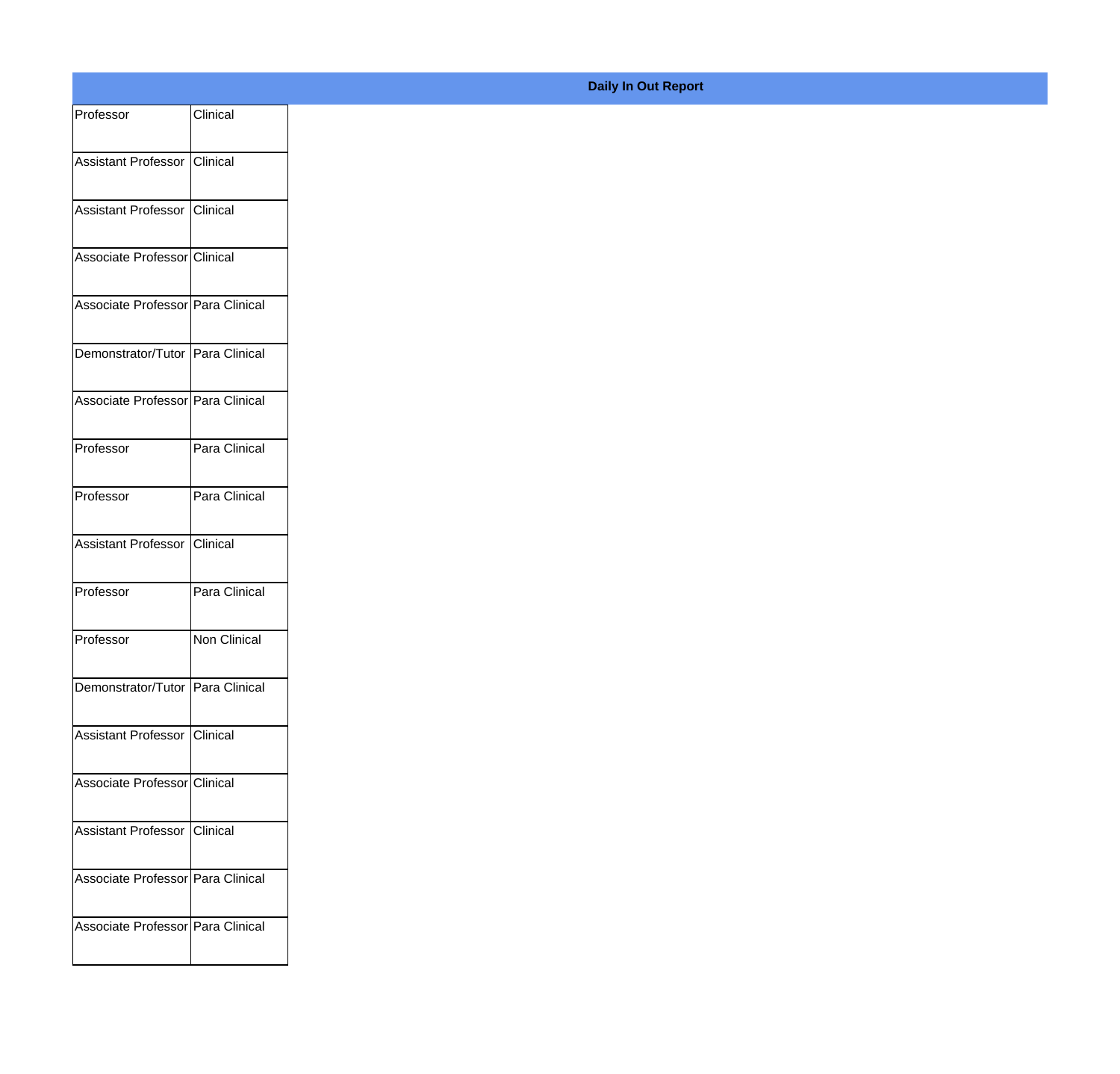|                                                  |                                                   |             |          |          | <b>Daily In Out Report</b> |    |                             |
|--------------------------------------------------|---------------------------------------------------|-------------|----------|----------|----------------------------|----|-----------------------------|
| Government<br>Medical College,<br><b>Khandwa</b> | <b>DR SANGEETA</b><br><b>CHINCHOLE</b>            | 07 Apr 2021 | 10:38:51 |          | 00:00                      | E. | Physiology                  |
| Government<br>Medical College,<br>Khandwa        | DR SUNIL BAJOLIYA                                 | 07 Apr 2021 | 12:22:47 |          | 00:00                      | E. | OTO-Rhiono-<br>Laryngology  |
| Government<br>Medical College,<br>Khandwa        | <b>DR NISHA MANDLOI</b><br><b>PANWAR</b>          | 07 Apr 2021 | 16:57:06 |          | 00:00                      | E  | Obstetrics &<br>Gynaecology |
| Government<br>Medical College,<br>Khandwa        | <b>DR SATISH</b><br><b>CHANDEL</b>                | 07 Apr 2021 | 10:45:18 |          | 00:00                      | E  | Pharmacology                |
| <b>Government</b><br>Medical College,<br>Khandwa | <b>DR JITENDRA</b><br><b>AHIRWAR</b>              | 07 Apr 2021 | 09:13:08 | 17:32:40 | 08:19                      | P  | Pathalogy                   |
| <b>Government</b><br>Medical College,<br>Khandwa | <b>DR MUKTESHWARI</b><br>IGUPTA                   | 07 Apr 2021 | 11:42:42 | 16:56:02 | 05:14                      | P  | Pharmacology                |
| Government<br>Medical College,<br>Khandwa        | <b>DR PURTI AGARWAL</b><br><b>SAINI</b>           | 07 Apr 2021 | 10:40:44 | 17:04:13 | 06:24                      | P  | Pathalogy                   |
| <b>Government</b><br>Medical College,<br>Khandwa | <b>DR YASHPAL RAY</b>                             | 07 Apr 2021 | 12:49:33 |          | 00:00                      | E  | Anatomy                     |
| Government<br>Medical College,<br>Khandwa        | <b>DR VISHAL</b><br><b>KUMAR</b><br><b>THAKRE</b> | 07 Apr 2021 | 10:02:27 | 19:04:11 | 09:02                      | P  | Physiology                  |
| <b>Government</b><br>Medical College,<br>Khandwa | RENU WAGHMARE                                     | 07 Apr 2021 | 10:05:13 |          | 00:00                      | E  | Community<br>Medicine       |